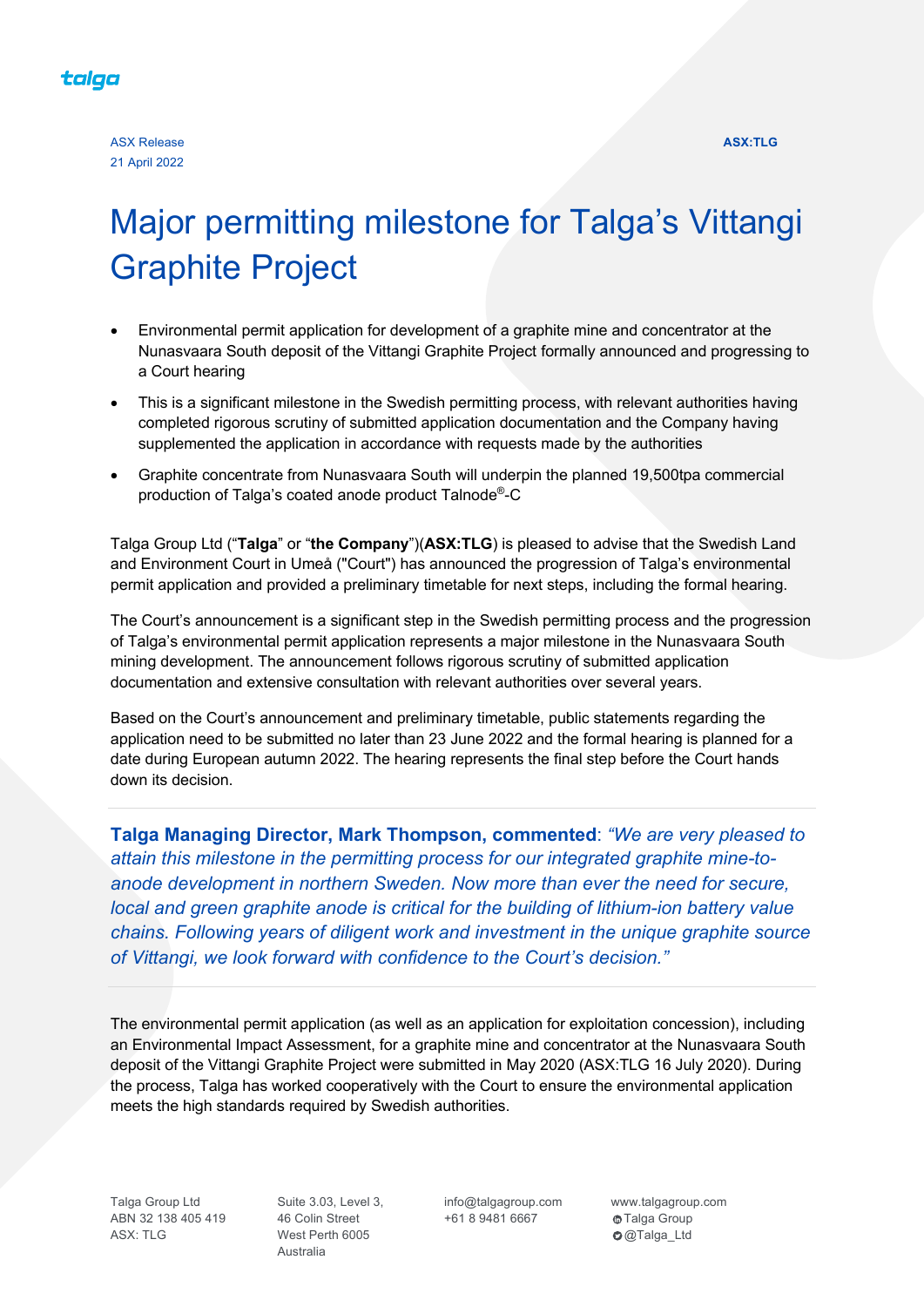

#### **Project Background**

Talga is establishing a vertically integrated supply of green graphite anode products for lithium-ion batteries, including Europe's first large scale anode production facility fully integrated with 100% owned graphite mining operations in northern Sweden (ASX:TLG 1 July 2021). The initial Vittangi Graphite Project operation, fed from the Nunasvaara South mine, is planned to produce 19,500tpa of Talga's flagship battery anode product Talnode®-C over 24 years.

Authorised for release by the Board of Directors of Talga Group Ltd.

For further information please contact:

Mark Thompson *Managing Director* Talga Group Ltd +61 (0) 8 9481 6667 Nikki Löf *Group Communications Manager* Talga Group Ltd +61 (0) 8 9481 6667